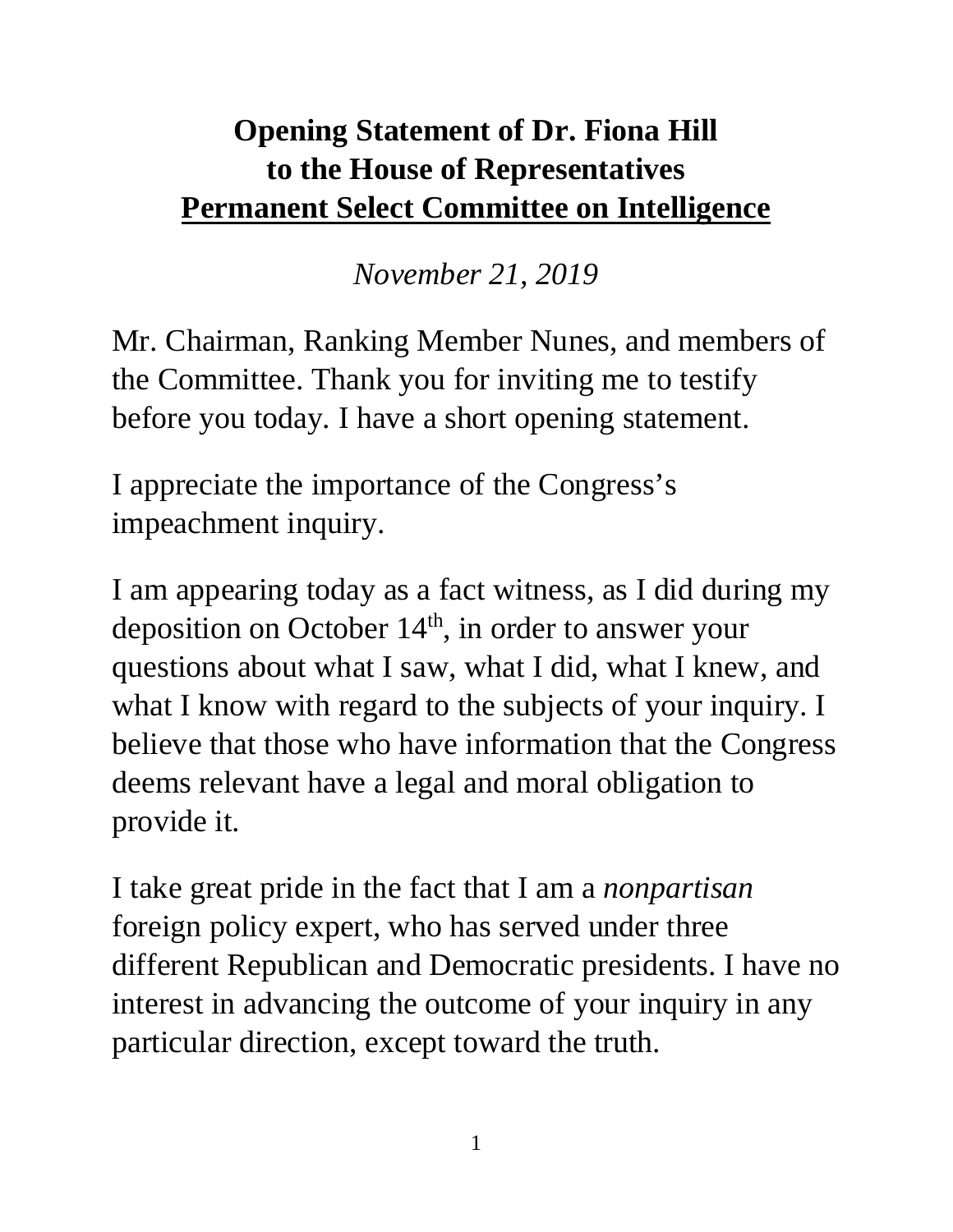I will not provide a long narrative statement, because I believe that the interest of Congress and the American people is best served by allowing you to ask me your questions. I am happy to expand upon my October 14<sup>th</sup> deposition testimony in response to your questions today.

But before I do so, I would like to communicate two things.

First, I'd like to share a bit about who I am. I am an American by choice, having become a citizen in 2002. I was born in the northeast of England, in the same region George Washington's ancestors came from. Both the region and my family have deep ties to the United States.

My paternal grandfather fought through World War I in the Royal Field Artillery, surviving being shot, shelled, and gassed before American troops intervened to end the war in 1918.

During the Second World War, other members of my family fought to defend the free world from fascism alongside American soldiers, sailors, and airmen.

The men in my father's family were coalminers whose families always struggled with poverty.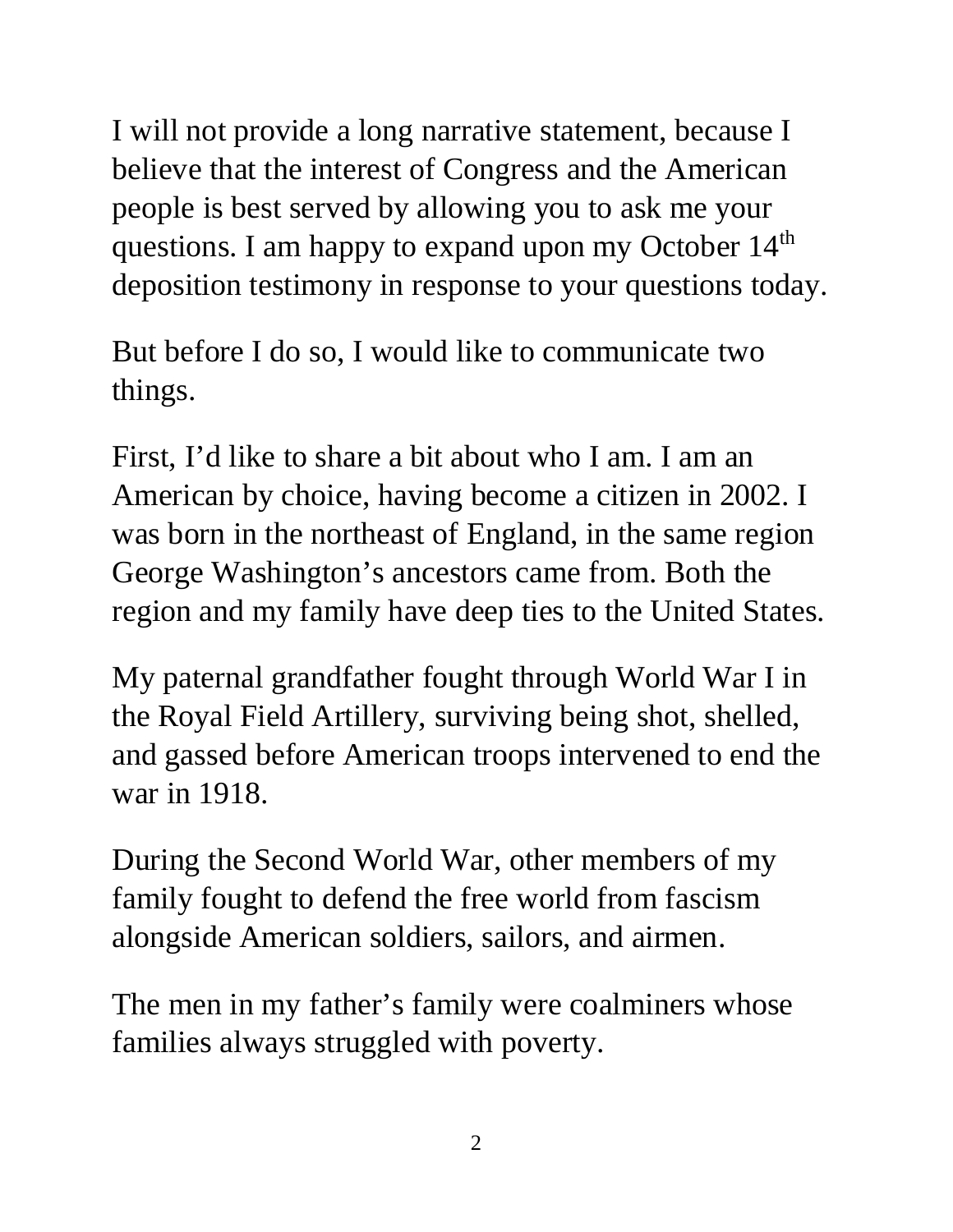When my father, Alfred, was 14, he joined his father, brother, uncles and cousins in the coal mines to help put food on the table.

When the last of the local mines closed in the 1960s, my father wanted to emigrate to the United States to work in the coal mines in West Virginia, or in Pennsylvania. But his mother, my grandmother, had been crippled from hard labor. My father couldn't leave, so he stayed in northern England until he died in 2012. My mother still lives in my hometown today.

While his dream of emigrating to America was thwarted, my father loved America, its culture, its history and its role as a beacon of hope in the world. He always wanted someone in the family to make it to the United States.

I began my University studies in 1984, and in 1987 I won a place on an academic exchange to the Soviet Union. I was there for the signing of the Intermediate Nuclear Forces (INF) Treaty, and when President Ronald Reagan met Soviet leader Mikhail Gorbachev in Moscow. This was a turning point for me. An American professor who I met there told me about graduate student scholarships to the United States, and the very next year, thanks to his advice, I arrived in America to start my advanced studies at Harvard.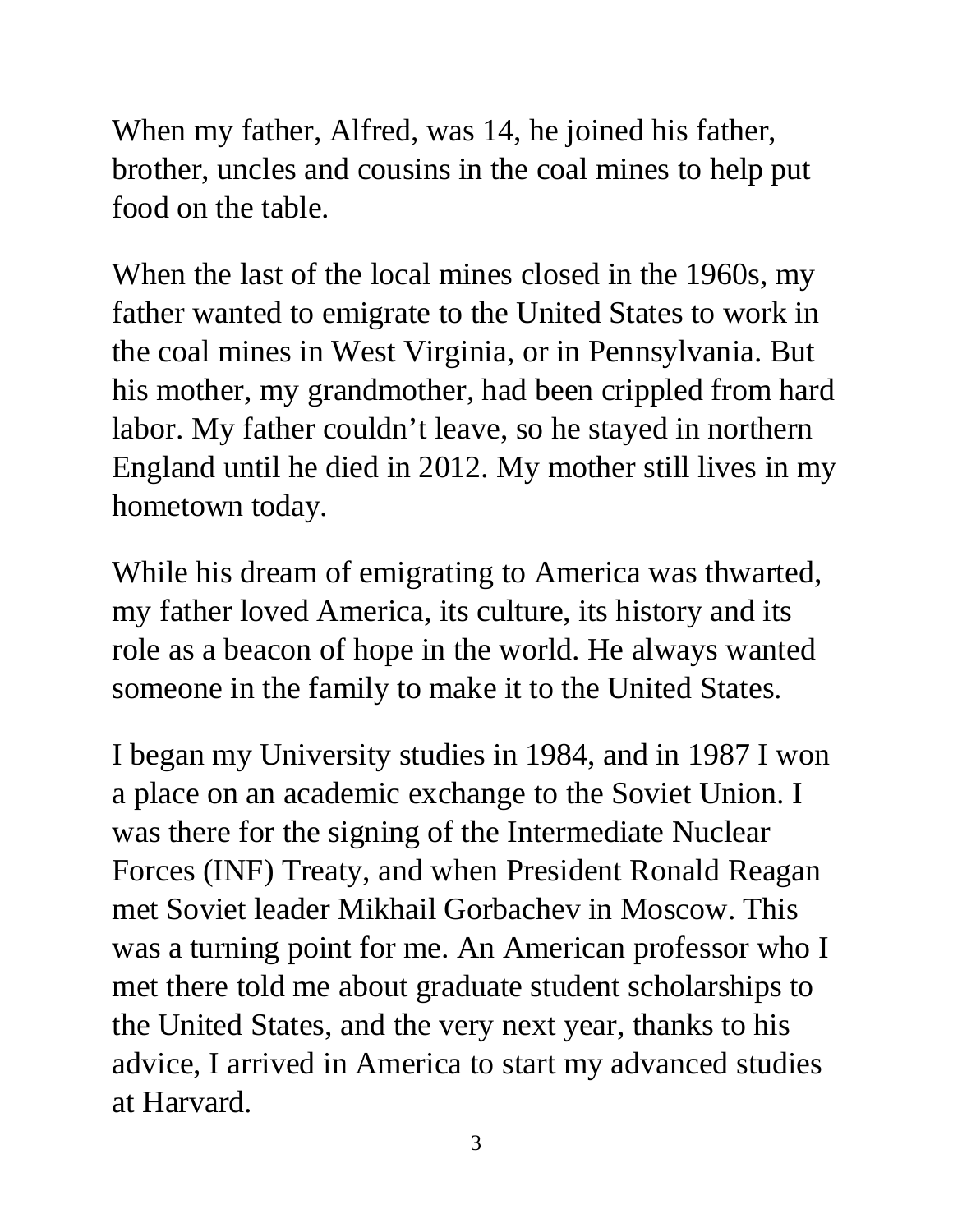Years later, I can say with confidence that this country has offered for me opportunities I never would have had in England. I grew up poor with a very distinctive working-class accent. In England in the 1980s and 1990s, this would have impeded my professional advancement.

This background has *never* set me back in America. For the better part of three decades, I have built a career as a nonpartisan, nonpolitical national security professional focusing on Europe and Eurasia and especially the former Soviet Union.

I have served our country under three presidents: in my most recent capacity under President Trump, as well as in my former position of National Intelligence Officer for Russia and Eurasia under Presidents George W. Bush and Barack Obama. In that role, I was the Intelligence Community's senior expert on Russia and the former Soviet republics, including Ukraine.

It was because of my background and experience that I was asked to join the National Security Council in 2017. At the NSC, Russia was a part of my portfolio, but I was also responsible for coordinating U.S. policy for all of Western Europe, all of Eastern Europe (including Ukraine) and Turkey, along with NATO and the European Union. I was hired initially by General Michael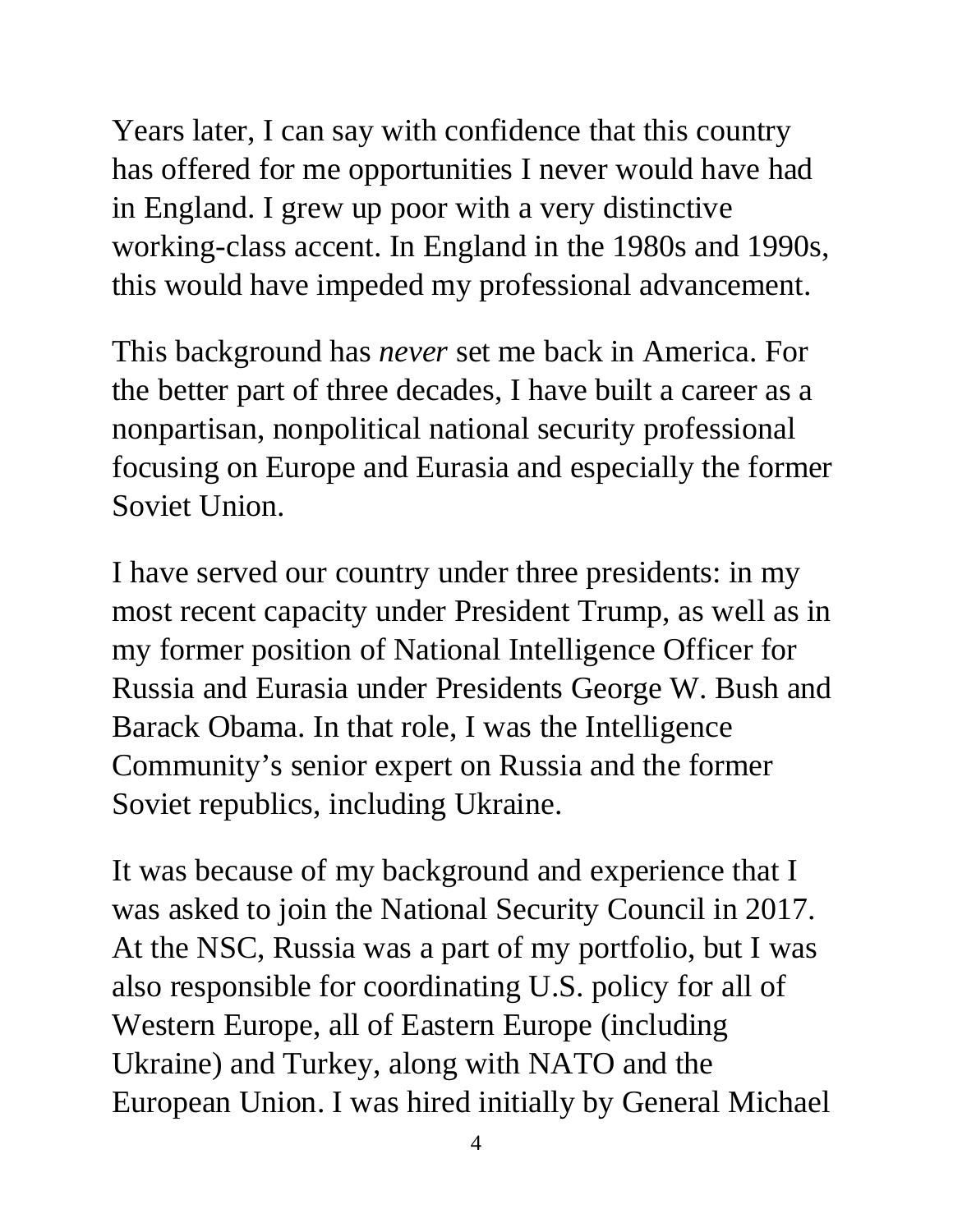Flynn, K.T. McFarland, and General Keith Kellogg, but then started work in April 2017 when General McMaster was the National Security Advisor.

I—and they—thought I could help them with President Trump's stated goal of improving relations with Russia, while still implementing policies designed to deter Russian conduct that threatens the United States, including the unprecedented and successful Russian operation to interfere in the 2016 presidential election.

This relates to the second thing I want to communicate.

Based on questions and statements I have heard, some of you on this committee appear to believe that Russia and its security services did not conduct a campaign against our country—and that perhaps, somehow, for some reason, Ukraine did. This is a fictional narrative that has been perpetrated and propagated by the Russian security services themselves.

The unfortunate truth is that Russia was the foreign power that systematically attacked our democratic institutions in 2016. This is the public conclusion of our intelligence agencies, confirmed in bipartisan Congressional reports. It is beyond dispute, even if some of the underlying details must remain classified.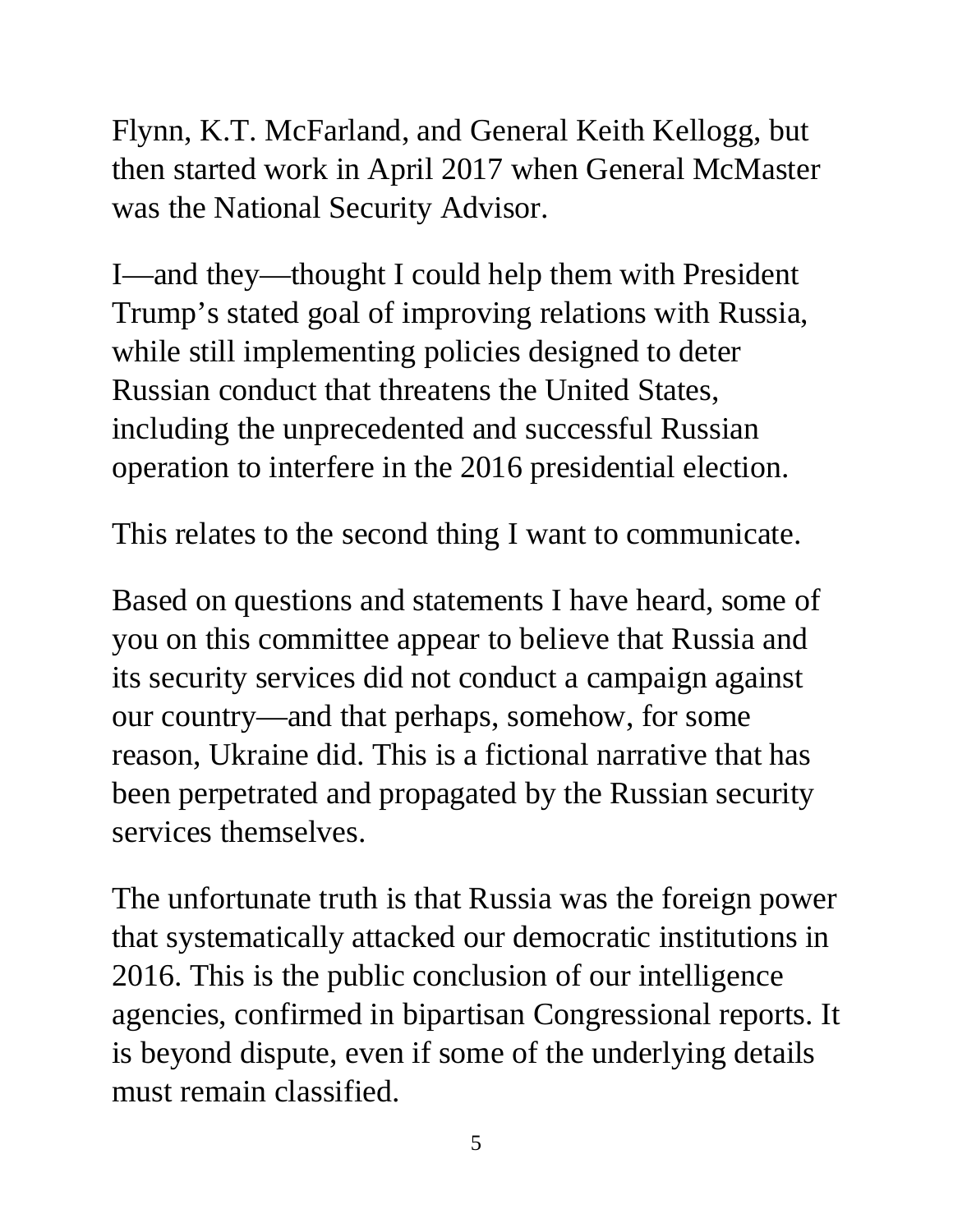The impact of the successful 2016 Russian campaign remains evident today. Our nation is being torn apart. Truth is questioned. Our highly professional and expert career foreign service is being undermined.

U.S. support for Ukraine—which continues to face armed Russian aggression—has been politicized.

The Russian government's goal is to weaken our country—to diminish America's global role and to neutralize a perceived U.S. threat to Russian interests. President Putin and the Russian security services aim to counter U.S. foreign policy objectives in Europe, including in Ukraine, where Moscow wishes to reassert political and economic dominance.

I say this not as an alarmist, but as a realist. I do not think long-term conflict with Russia is either desirable or inevitable. I continue to believe that we need to seek ways of stabilizing our relationship with Moscow even as we counter their efforts to harm us. Right now, Russia's security services and their proxies have geared up to repeat their interference in the 2020 election. We are running out of time to stop them. In the course of this investigation, I would ask that you please not promote politically driven falsehoods that so clearly advance Russian interests.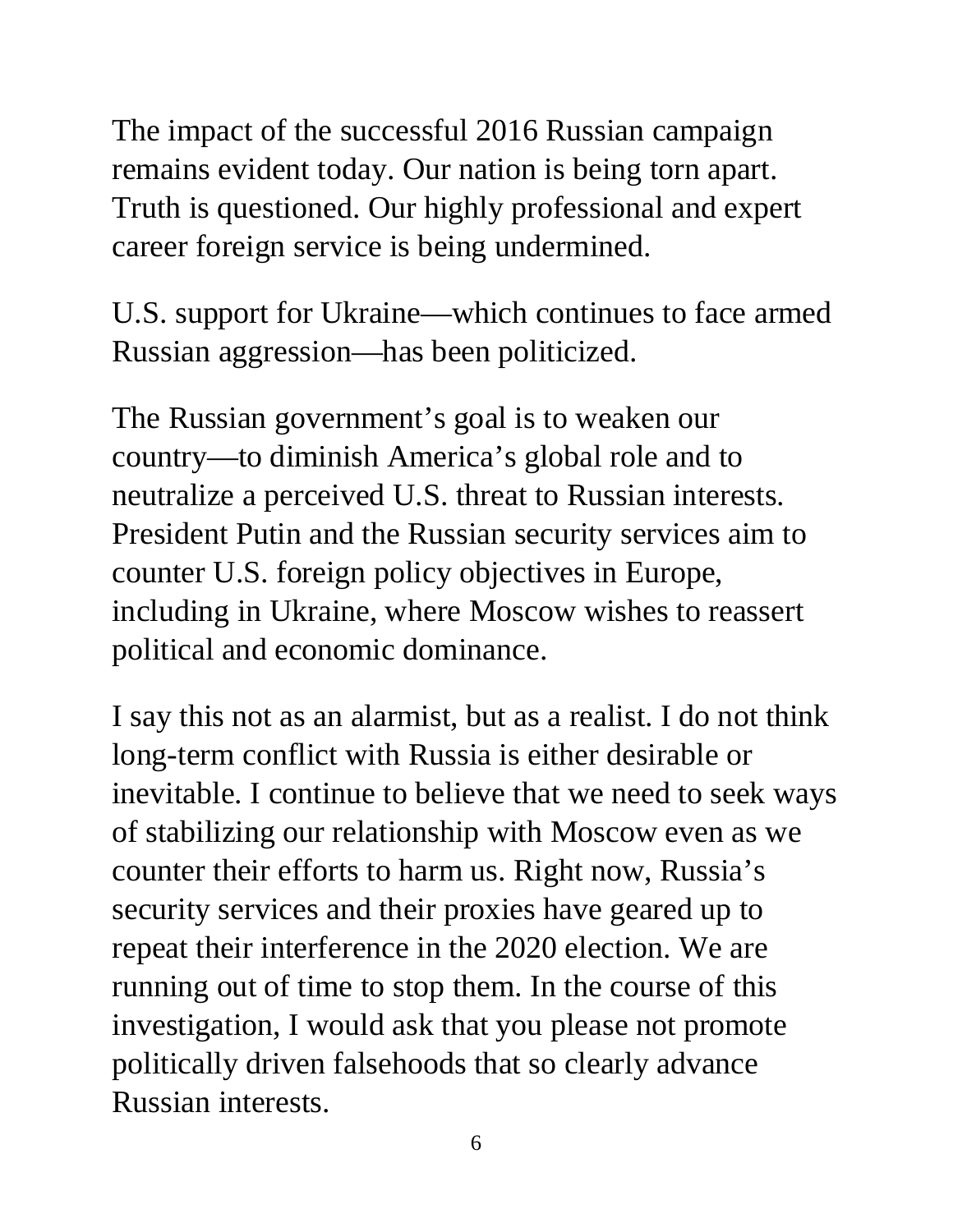As Republicans and Democrats have agreed for decades, Ukraine is a valued partner of the United States, and it plays an important role in our national security. And as I told this Committee last month, I refuse to be part of an effort to legitimize an alternate narrative that the Ukrainian government is a U.S. adversary, and that Ukraine—not Russia—attacked us in 2016.

These fictions are harmful even if they are deployed for purely domestic political purposes. President Putin and the Russian security services operate like a Super PAC. They deploy millions of dollars to weaponize our own political opposition research and false narratives. When we are consumed by partisan rancor, we cannot combat these external forces as they seek to divide us against each another, degrade our institutions, and destroy the faith of the American people in our democracy.

I respect the work that this Congress does in carrying out its constitutional responsibilities, including in this inquiry, and I am here to help you to the best of my ability. If the President, or anyone else, impedes or subverts the national security of the United States in order to further domestic political or personal interests, that is more than worthy of your attention. But we must not let domestic